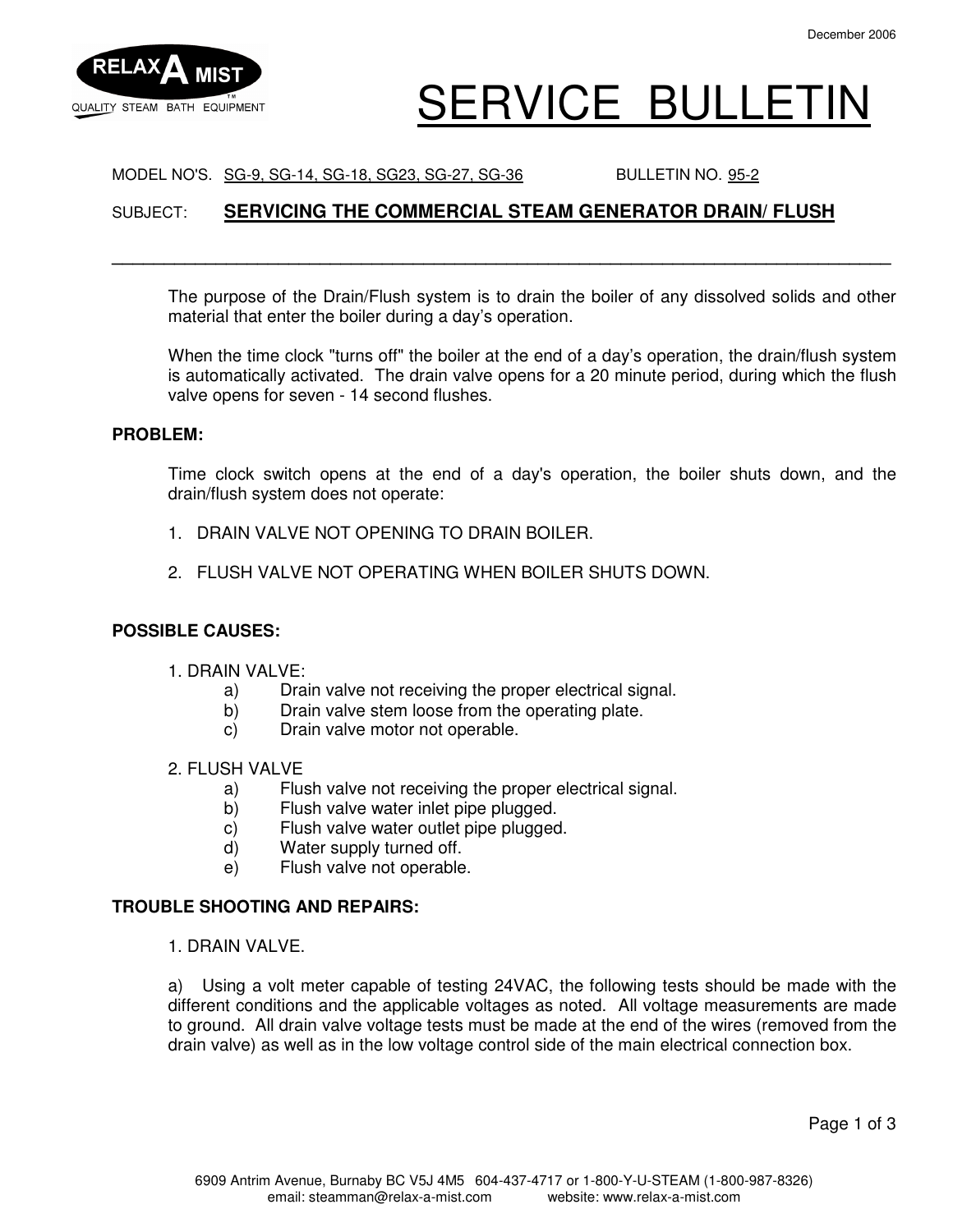#### **SERVICING THE COMMERCIAL DRAIN/FLUSH BULLETIN 95-2**

#### TEST AS FOLLOWS:

 i) no load (drain valve disconnected) with the time clock switch open (boiler turned off):

| Control connection "1" terminal<br>Control connection "2" terminal<br>Control connection "4" terminal |  |  | 24 VAC<br>0 VAC<br>0 VAC |
|-------------------------------------------------------------------------------------------------------|--|--|--------------------------|
| Drain valve "1" terminal                                                                              |  |  | 24 VAC                   |
| Drain valve "2" terminal                                                                              |  |  | 0 VAC                    |
| Drain valve "4" terminal                                                                              |  |  | 0 VAC                    |

 ii) With a load (drain valve connected) with the time clock switch open (boiler turned off)

| Control connection "1"<br>Control connection "2"<br>Control connection "4" |            |                                      | terminal<br>terminal<br>terminal | 24 VAC to ground<br>0 VAC to ground<br>0 VAC to ground |
|----------------------------------------------------------------------------|------------|--------------------------------------|----------------------------------|--------------------------------------------------------|
| Drain valve<br>Drain valve<br>Drain valve                                  | "2"<br>"4" | "1" terminal<br>terminal<br>terminal |                                  | 24 VAC to ground<br>0 VAC to ground<br>0 VAC to ground |

 iii) With a load (drain valve connected) with the time clock switch closed (boiler turned on)

| Control connection<br>Control connection<br>Control connection |                             | "1"<br>"2"<br>"4"                | terminal<br>terminal<br>terminal | 24 VAC to ground<br>0 VAC to ground<br>24 VAC to ground |
|----------------------------------------------------------------|-----------------------------|----------------------------------|----------------------------------|---------------------------------------------------------|
| Drain valve<br>Drain valve<br>Drain valve                      | <b>11</b> "1"<br>"2"<br>"4" | terminal<br>terminal<br>terminal |                                  | 24 VAC to ground<br>0 VAC to ground<br>24 VAC to ground |

Should any of these voltages not be the same as/or very close to the above, turn off the power supply to the steam generator, remove the 3 wires from the drain valve terminals, and check for continuity between the circuit board plug in JB-5 (white-2, violet-4, yellow-1)and the ends of the 3 wires at the drain valve.

If no continuity is found, carefully try to insert the wire deeper into the plug socket. This may be done (after removing the black plastic wire retainer) with a very small ended screw driver (CAUTION DO NOT PUSH AGAINST THE P.C. BOARD). If continuity is found to be OK and there is still not the correct voltage present on all wires the P.C. Board drain valve circuit must be defective and the P.C. Board removed for repair.